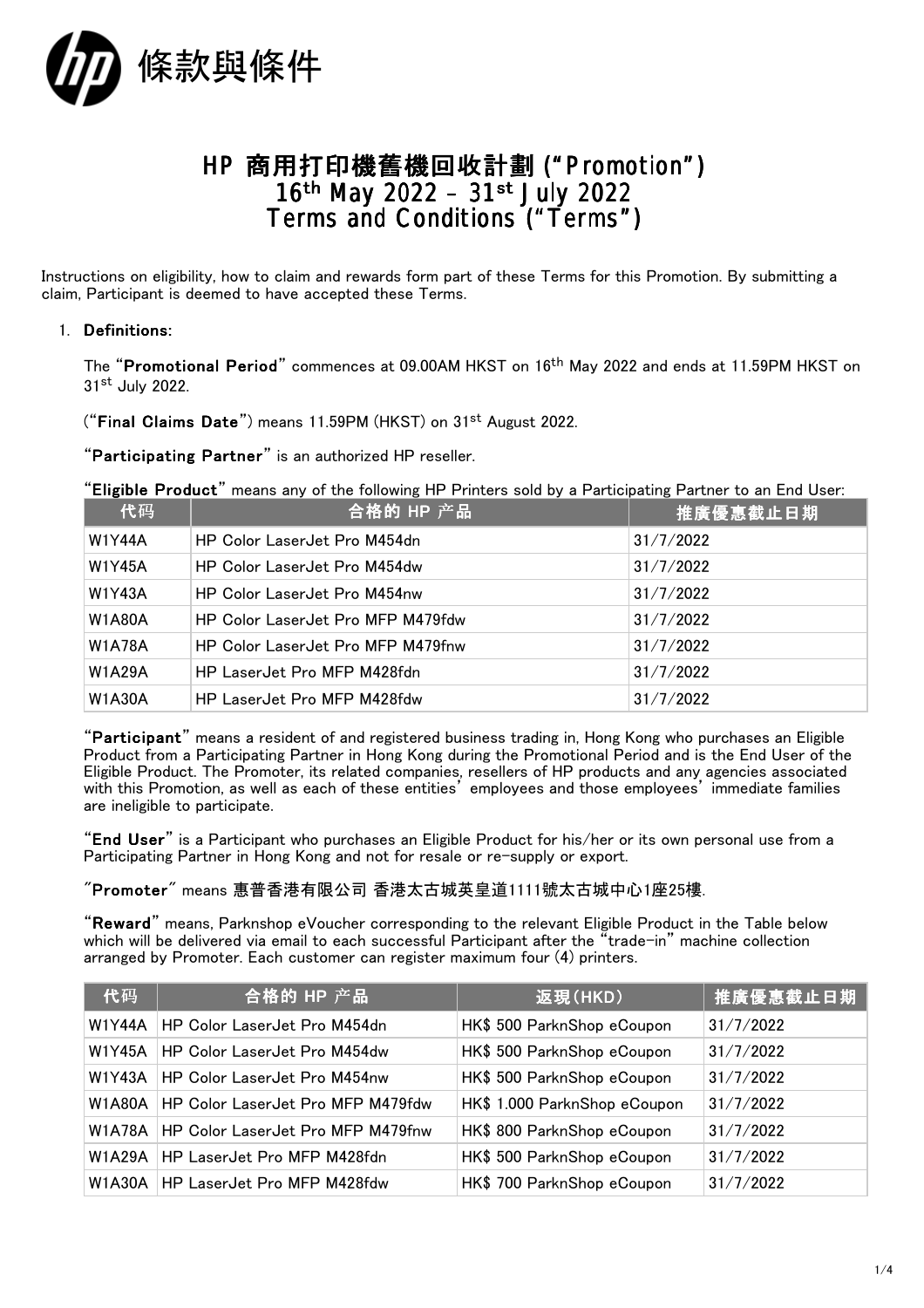

- 2. This Promotion is only available to a Participant. Claims must be submitted by the Participant. The Promoter reserves the right to verify the validity of each claim, including whether the claimant qualifies as a Participant. The Promoter reserves the right to disqualify any Participant or person tampering with, or conspiring with another person to tamper with, the claim process or any Participant who does not meet the eligibility requirements or does not comply with these Terms.
- 3. A Participant may make Reward claims during the Promotional Period and up to the Final Claims Date for all Eligible Products purchased by that Participant during the Promotional Period. HP may conduct audit calls to Participants in order to verify that the Eligible Product was purchased during the Promotional Period and has not been returned. If an Eligible Product is returned the Promoter reserves the right to take back any Rewards provided as part of the claim.
- 4. To enter the Promotion and make a Reward claim the following steps must be completed:
	- a. during the Promotional Period, the Participant must purchase Eligible Products in Hong Kong from an authorised Participating Partner and be the End User of those Eligible Products;
	- b. the Participant must fully and correctly lodge a claim at [www.hp.com/hk/REG](http://www.hp.com/hk/REG) by the Final Claims Date, and
		- i. provide the following correct details in the online Promotion entry form: end user (customer) first name, end user (customer) last name, Eligible Product Part Number, Eligible Product Serial Number, and submit a copy of the corresponding tax invoice for the sales of Eligible Products (hand written tax invoices and delivery dockets will not be accepted as proof of purchase), and a photo of serial number barcode from the printer itself by the Final Claims Date; and
		- ii. upload the supporting tax invoice to the Promotion website at [www.hp.com/hk/REG](http://www.hp.com/hk/REG) as a PDF, JPG or other supported file type using the document upload facility that will be provided at the website;

The corresponding tax invoice submitted must contain the following:

- i. end user (customer) name
- ii. end user (customer) contact number
- iii. Participating Partner company name
- iv. sale purchase date
- v. sale purchase price
- vi. list of eligible products sold
- vii. invoice number
- c. The Participant must make the Trade-In Product(s), together with all relevant attachments, accessories and/or peripherals, available for collection within 5 days of the date on which the Trade-In Request is placed and no later than 5PM on 5<sup>th</sup> September 2022.

Any claim submitted without the required proof of purchase documentation as listed above will be rejected. All documentation must be submitted by the Final Claims Date. Any documentation received after this date will not be validated and the corresponding claims declined.

If the reward claim meets the Promotion Terms the Participant will receive a claim approval email to the email address that was nominated in Clause 4 (b) by the Participant.

- 5. All data stored on any Trade-In Product must be deleted before Trade-In Product is returned to HP. Once Trade-In Product is returned to HP, HP will not be liable for the loss of any data or software stored or loaded on any Trade-In Product. You indemnify HP against any third-party claim against HP in connection with HP's possession, handling or destruction of any data stored or loaded onto the Trade-In Product.
- 6. Collection of Trade-In Product(s): Subject to any provision to the contrary in the HP LaserJet Trade-In Program terms and conditions payment of the Trade-In Rebate is subject to you making the Trade-In Product(s), together with all relevant attachments, accessories and/or peripherals, available for collection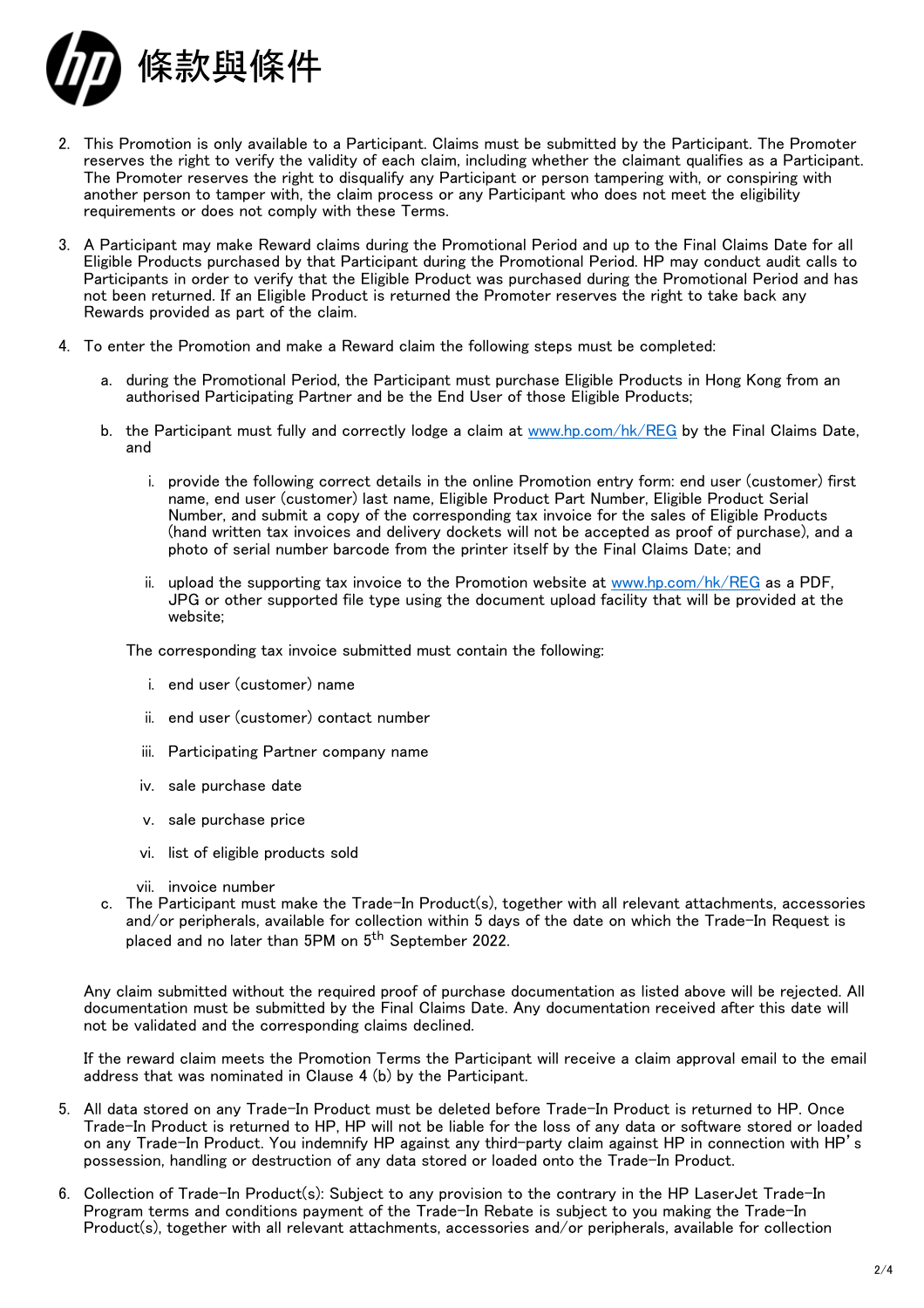

within 7 days of the date on which the Trade-In Request is placed. Where there is more than one Trade-In Product all Trade-In Product(s) must be made available for collection at the same time and at the same location unless otherwise instructed by HP. You must ensure that the Trade-In Product(s) are de-installed and appropriately packaged in a box for transport by the time of collection. The collection of the Trade-In Product(s) by or on behalf of HP is final, and no Trade-In Product(s) or any part thereof will be returned to you. Subject to any provision to the contrary in the HP LaserJet Trade-In Program terms and conditions, there will be no charge for collection from the normal service zone which is the area of Hong Kong Island within working hours ( 9.00am-4.30pm (Monday – Friday)) . The Trade-In Product(s) located outside the normal service zone / working hours will not be eligible for pickup under this program. HP reserves the right to request consolidation of your Trade-In Product(s) to designated shipping points. Subject to the HP LaserJet Trade-In Program terms and conditions, HP reserves the right not to collect and/or not to pay for the collection of the Trade-In Product(s). HP may also, at its discretion, collect other products that are not part of the Trade-In Program for recycling or resale, subject to you disclosing the type and volume of such products at the time the collection is arranged. There will be no Trade-In Rebate for these products, and HP reserves the right to charge a fee for logistics and/or recycling of these products.

- 7. Title to Trade-In Product(s): Title to the Trade-In Product(s) will pass from you to HP upon collection of the Trade-In Product(s) by or on behalf of HP. Risk of loss of, or damage to, the Trade-In Product(s) will remain with you until such collection. This does not limit your obligation to ensure that any Trade-In Product is appropriately packaged for transport.
- 8. Processing of Trade-In Product(s): You will be responsible for completing and lodging the Trade-In Request and for making the Trade-In Product(s) available for collection within the required timeframe.
- 9. Default: If Trade-In Product(s) are not available for collection within the appropriate timeframe, are not transferred to HP complete or if you otherwise breach this agreement (including any warranty given), you acknowledge that HP may at its option and discretion and without limiting its other rights at law.
- 10. Accept the Trade In Product(s) in whole or in part (at HP's discretion as to amount), or Reject the Trade-In Product(s).
- 11. And in either case withhold, or (if a payment has already been made) require the repayment of, (at HP's discretion as to amount) part of the payment to which you otherwise would have been eligible.
- 12. Warranties: You warrant to HP that:
	- a. When collected, each Trade-In Product will be complete. "Complete" means that the Trade-In Product is as described on the Trade-In Request and will include, at a minimum, all hardware, software and component parts.
	- b. When collected, each Trade-In Product and its contents will be free of restrictions, contamination, encumbrances or on-going payment obligations
	- c. You own the Trade-In Product and use the Trade in Product(s) for your own business and/or personal purposes.
	- d. You will transfer clear title to HP upon collection.
	- e. You are not a rental company, leasing company, brokerage house or agent thereof.
	- f. Each Trade-In Product was originally purchased by you.
	- g. From the original vendor of the product or an authorised reseller of that vendor;
	- h. Not via an auction process;
	- i. As a new or remarketing product with a full manufacturer's warranty of at least 12 months
- 13. This Promotion is not valid in conjunction with any other offer or promotional product bundle/offer, special or bid pricing offered by HP directly.
- 14. Claims will be deemed invalid if the same tax invoice number is used on more than one claim.
- 15. The Promoter's decision on all matters pertaining to this Promotion is final and binding and no correspondence will be entered, except as otherwise stated in these terms and conditions. To the extent